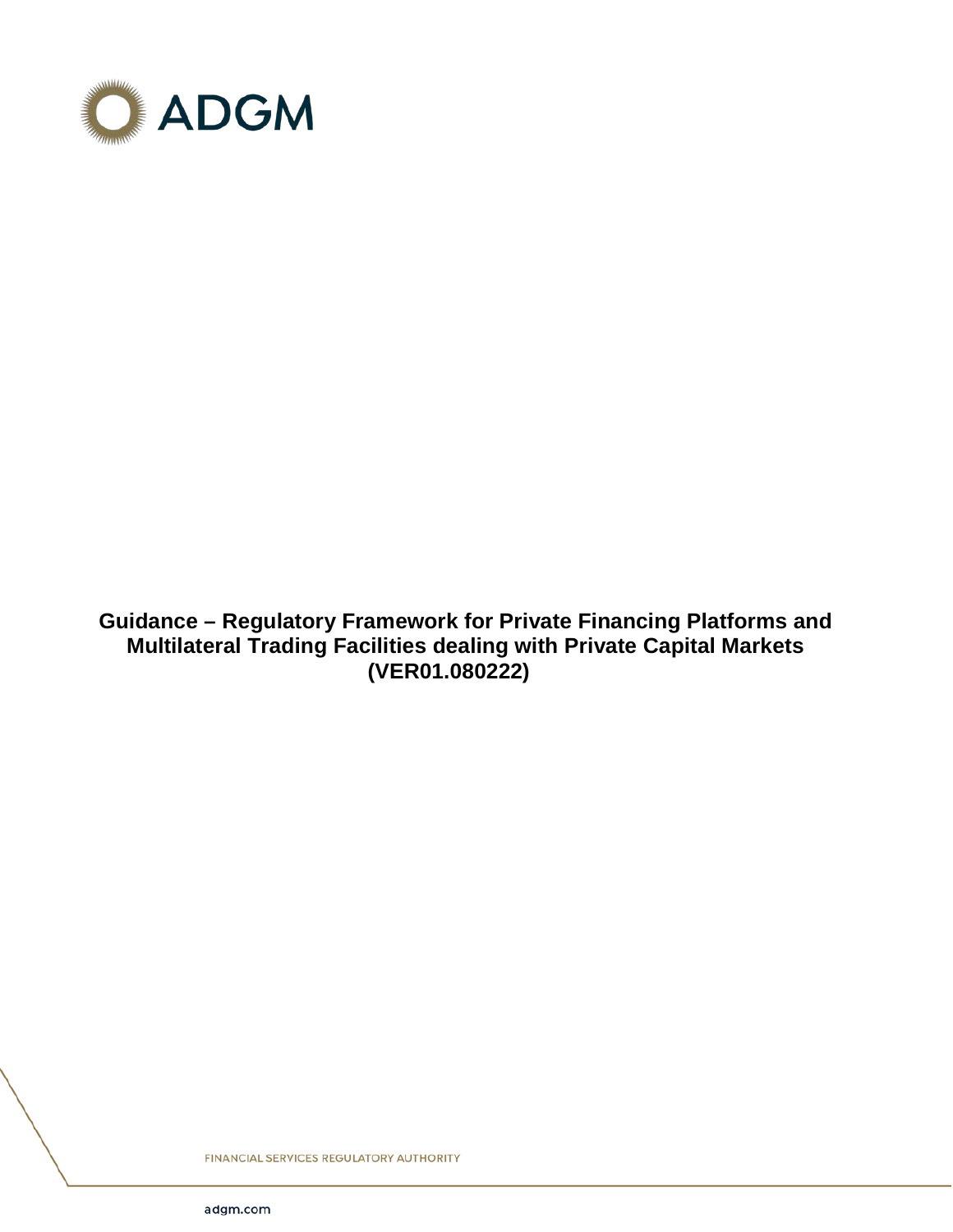

# **TABLE OF CONTENTS**

| 2. OBJECTIVES OF THE PRIVATE CAPITAL MARKETS FRAMEWORK1   |  |
|-----------------------------------------------------------|--|
| 3. KEY FEATURES OF THE PRIVATE CAPITAL MARKETS FRAMEWORK3 |  |
|                                                           |  |
|                                                           |  |
|                                                           |  |
|                                                           |  |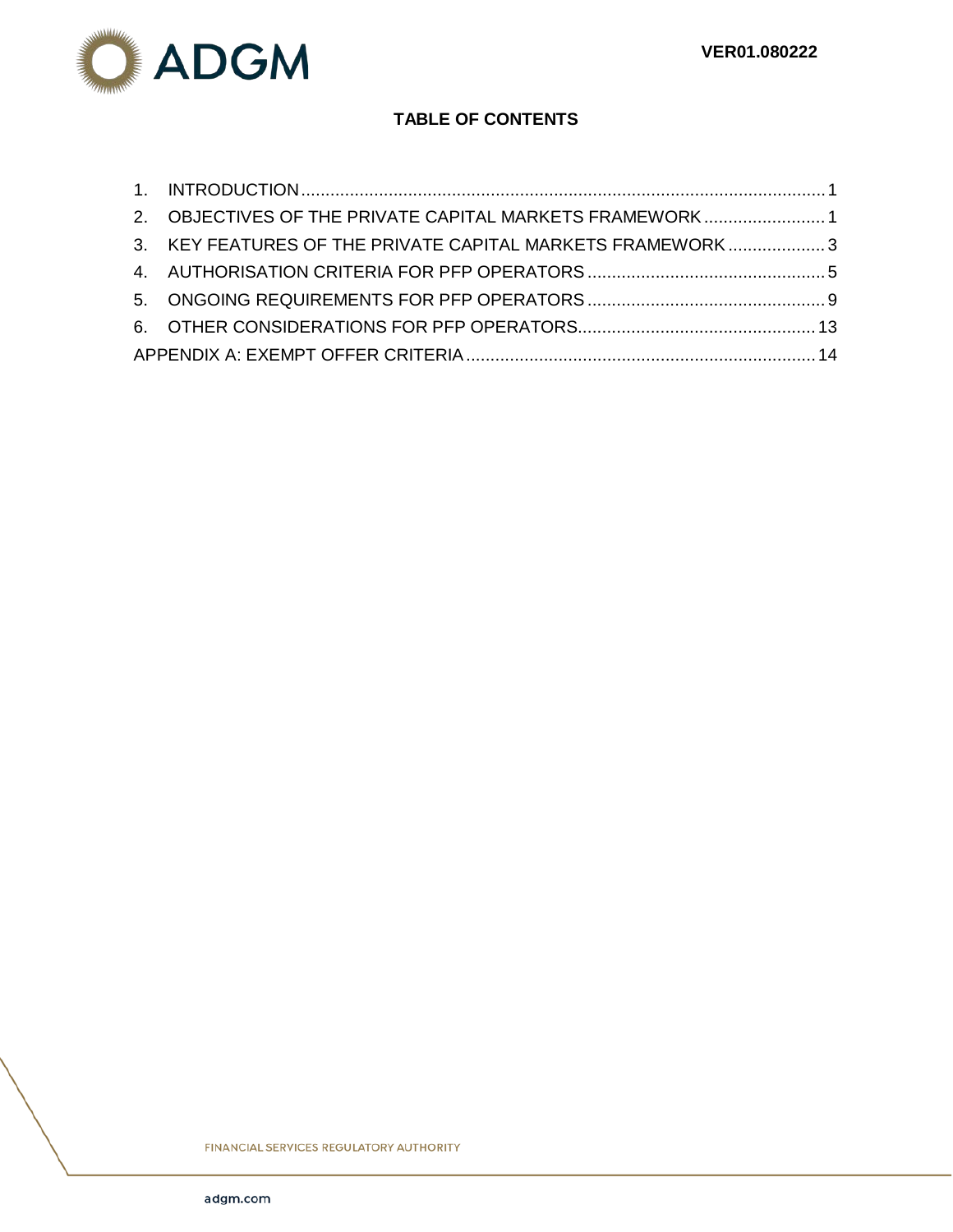

# <span id="page-2-0"></span>**1. INTRODUCTION**

- 1.1 This Guidance is issued under section 15(2) of the Financial Services and Markets Regulations 2015 (FSMR). It should be read in conjunction with FSMR, the relevant Rulebooks of the Financial Services Regulatory Authority (FSRA) and the Guidance & Policies Manual (GPM) of the FSRA.
- 1.2 It is applicable to an applicant for a Financial Services Permission (FSP) to carry on:
	- (a) the Regulated Activity of Operating a Private Financing Platform as defined in Schedule 1, Chapter 17C, Section 73E of FSMR;
	- (b) the Regulated Activity of Operating a Multilateral Trading Facility as defined in Schedule 1, Chapter 9, Section 54 of FSMR; and
	- (c) Authorised Persons having received an FSP to do so.
- 1.3 This Guidance includes the authorisation criteria that applicants must satisfy to be authorised to undertake the Regulated Activity of Operating a Private Financing Platform (a "PFP Operator"), as well as their ongoing regulatory requirements. While this Guidance discusses the requirements and restrictions relating to the admission and trading of Exempt Offer Securities on a MTF, this Guidance does not describe all the criteria applicable to the Regulated Activity of Operating a Multilateral Trading Facility. Applicants seeking to become a MTF Operator are encouraged to contact the FSRA directly at authorisation@adgm.com.
- 1.4 This Guidance, together with the applicable Abu Dhabi Global Market (ADGM) Regulations and FSRA Rules governing PFP Operators and MTF Operators in relation to Securities offered by Exempt Offer, is collectively referred to as the "private capital markets or PCM Framework".
- 1.5 This Guidance is not an exhaustive source of the FSRA's policy on the exercise of its statutory powers and discretions. In the discharge of its regulatory mandate, the FSRA may impose specific conditions to address any risks posed by the proposed activities of a particular PFP Operator or MTF Operator.
- 1.6 The FSRA is not bound by the requirements set out in this Guidance and may waive or modify any of these requirements at its discretion where appropriate.
- 1.7 Unless otherwise specified, the term "Client" is used in this paper to denote the lenders and investors on the buy-side of a transaction facilitated through a PFP (a "PFP Transaction") or investors who trade in Exempt Offer Securities on a MTF. The PFP Operator and the MTF Operator will have duties in respect of their respective Clients.
- 1.8 Unless otherwise defined or the context requires otherwise, the terms contained in this Guidance have the same meanings as defined in FSMR and the Glossary (GLO).

### <span id="page-2-1"></span>**2. OBJECTIVES OF THE PRIVATE CAPITAL MARKETS FRAMEWORK**

2.1 PFPs are online platforms that allow private companies, such as start-ups and small and medium enterprises ("SMEs") from early to pre-IPO stage, to source financing from private and institutional investors to launch and scale their businesses.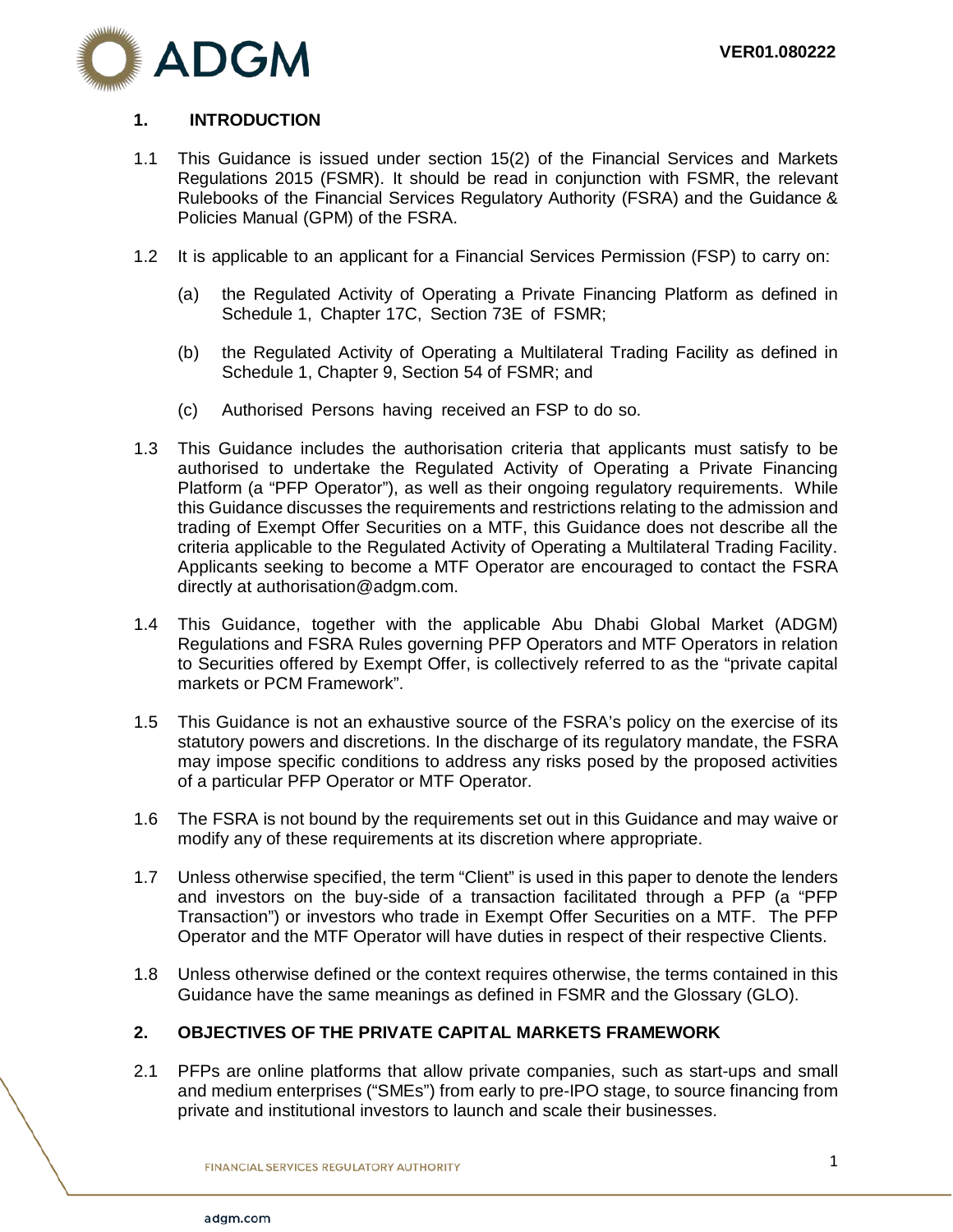

- 2.2 PFPs can play an important role in improving access to alternative financing for startups and SMEs, which are key engines of economic growth and diversification in the MENA region. PFPs may include equity funding, private placement and invoice financing platforms that leverage data and technology to unlock new ways of raising money for small businesses from professional investors such as high net worth individuals, private equity, venture capital, family offices, accelerators / incubators and angel investors.
- 2.3 Notwithstanding the benefits of a PFP Framework to the financing ecosystem for startups and SMEs, there are risks associated with PFP Transactions that include, but are not limited to, the following:
	- (a) Loss of capital: PFPs may mainly attract start-ups and SMEs that have no or very little established track record, for which the observed failure rate is generally high.
	- (b) Lack of liquidity: In the absence of a ready secondary market for PFP Transactions, Clients face the risk of not being able to exit their PFP Transactions or having to transfer them at a significant discount.
	- (c) Lack of information: There may not be sufficient information on the start-ups and SMEs ("PFP Prospects") seeking financing through the PFP to enable Clients to conduct proper due diligence and make fully informed investment decisions.
	- (d) Platform failure: Clients of a PFP may not be able to readily recover their assets in the event that a PFP Operator that handles Client Assets fails and becomes insolvent.
	- (e) Conflicts of interest between the PFP Operator and Clients: The remuneration of a PFP Operator is typically linked to the amount of funds raised so the interests of a PFP Operator may be more aligned with those of the PFP Prospect than those of its Client providing financing.
- 2.4 While PFP Operators are limited to primary markets, they may wish to expand their offering by allowing investors to trade or transfer their PFP investments in secondary markets. Secondary market exposure is viewed as an important component of private market allocation by investors.
- 2.5 In respect of Securities offered by Exempt Offer, whether previously offered through a PFP or not, an MTF Operator may list Exempt Offer Securities on the MTF, enabling such Securities to be traded amongst an unlimited number of Professional Clients and not more than 200 Retail Clients which have been assessed by the MTF Operator to possess appropriate knowledge and experience of the relevant risks, in accordance with Market Infrastructure Rules (MIR) Rule 2.8.3. A description of the systems and controls required to be employed by a MTF Operator that seeks to admit Exempt Offer Securities to trading is set out in Conduct of Business Rules (COBS) Rule 8.2.2.
- 2.6 In light of these considerations, the FSRA has developed a proportionate, risk-based PCM Framework that facilitates access by start-ups and SMEs to alternate sources of funding, rather than traditional channels, while applying the necessary regulatory safeguards to ensure the PFP Operators and MTF Operators operate in a safe and sound manner to protect their Clients.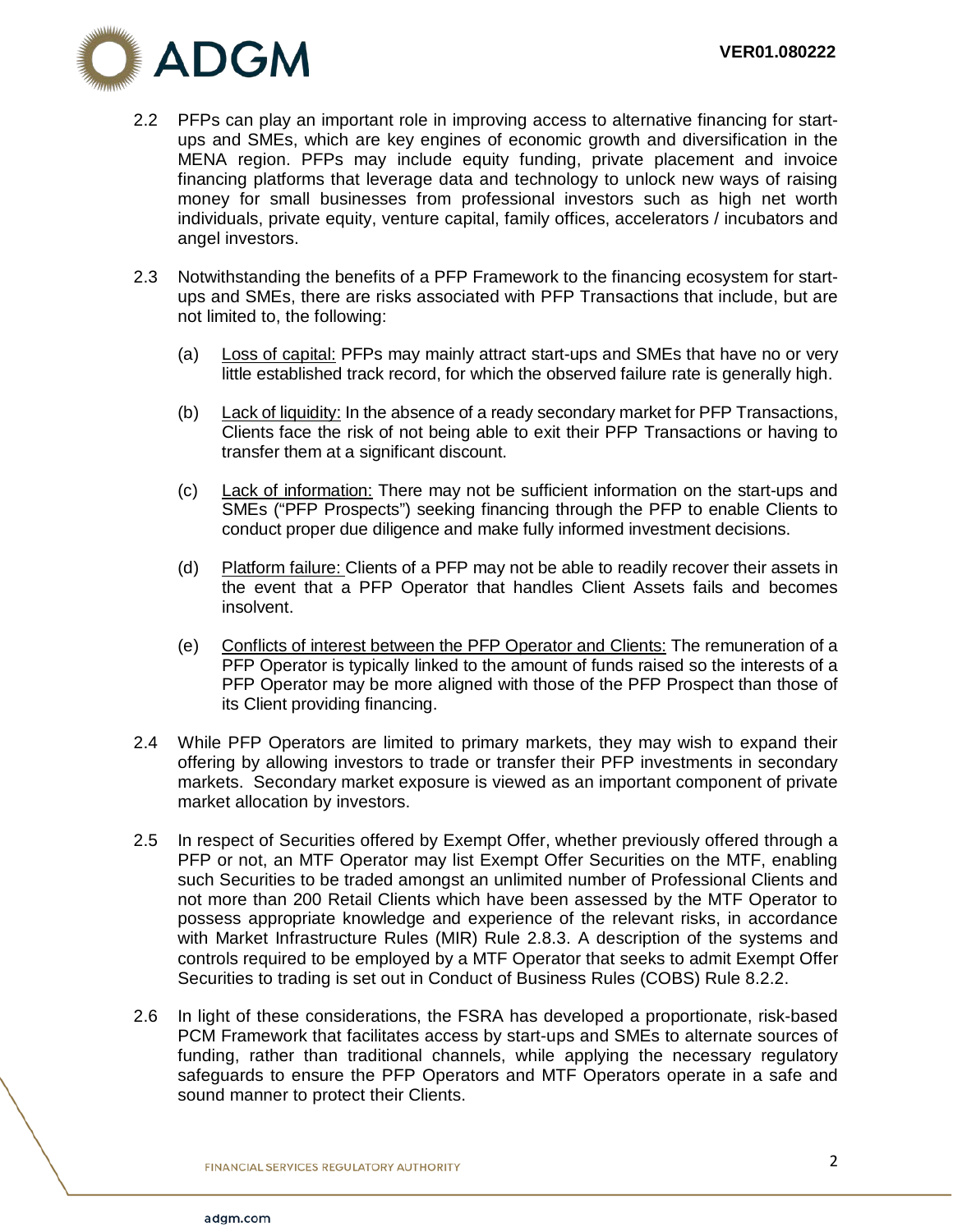

# <span id="page-4-0"></span>**3. KEY FEATURES OF THE PRIVATE CAPITAL MARKETS FRAMEWORK**

### 3.1 Definition of Regulated Activity

The Regulated Activity of Operating a Private Financing Platform is defined in Schedule 1, Chapter 17C, Section 73E of FSMR and captures a number of alternative financing arrangements.

The Regulated Activity of Operating a Multilateral Trading Facility is defined in Schedule 1, Chapter 9, Section 54 of FSMR.

### 3.2 Clients

As retail investors in general may not fully understand the high risks associated with the transactions facilitated through a PFP, or trading in Exempt Offer Securities through a MTF, the FSRA intends to restrict the accessibility to Exempt Offer Securities through the PCM Framework primarily to Professional Clients and a limited number of Retail Clients assessed to demonstrate adequate knowledge and experience to assess the risks of such investments.

PFP Operators and MTF Operators generally do not provide financial advisory services to Clients. Under these circumstances, the onus is on Clients to seek independent financial advice or to make their own evaluation of the risks associated with any potential loan or investment. Professional Clients are considered to be more sophisticated and have more resources and capacity to make informed decisions on prospective debt and equity instruments offered through a PFP or MTF after considering the inherent risks.

There may be instances where a PFP Operator would like to offer its services to potential, sophisticated Clients who do not meet the current financial criteria to be classified as a Professional Client. The FSRA may consider allowing the participation of these Clients where the Authorised Person are able to assess and verify that these Clients are able to adequately understand the risks associated with PFP Transactions, based on their knowledge and experience.

In such circumstances, the PFP Operator may take into consideration information on the Client's educational qualifications, investment experience and work experience. In addition, the PCM Framework, as outlined in Chapter 4 of the Markets Rules (MKT), limits participation to not more than 200 Clients which do not qualify as Professional Clients, where such Clients have been assessed to possess knowledge and experience sufficient to appreciate the relevant risks. As a prerequisite, the PFP Operator's FSP must specifically permit it to deal with Retail Clients.

All Clients must be pre-screened and onboarded by the PFP Operator, in accordance with COBS Chapter 2 and Chapter 18 as applicable, before being given access to the PFP.

Similarly, a MTF Operator which seeks to grant access to the MTF, enabling Retail Clients to trade in Exempt Offer Securities must first assess the relevant knowledge and experience of each potential Client and limit the number of Retail Clients which trade in any specific Exempt Offer Security to not exceed 200. A MTF Operator seeking to use the Exempt Offer provisions in MKT Chapter 4 to enable trading is limited to listing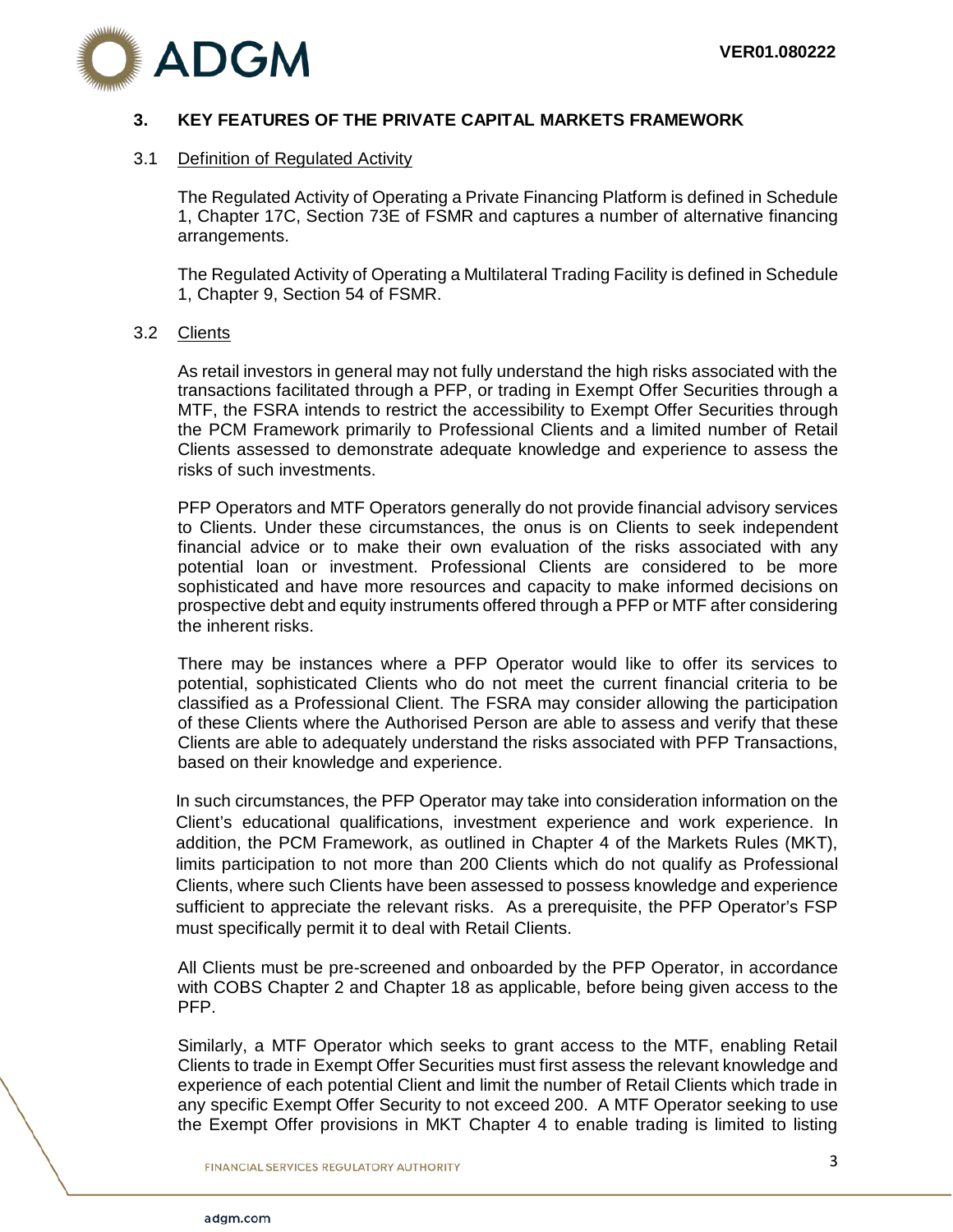Securities that are Shares.

#### 3.3 PFP Prospects

A PFP Prospect must be a Body Corporate. The FSRA is of the view that a PFP would be an inappropriate forum for use by natural persons seeking financing for a business venture for a number of reasons, including:

- (a) the inappropriateness of a PFP for the formation of partnerships between individuals; and
- (b) the undesirability of posting personal information enabling the Clients of a PFP to ascertain the creditworthiness of an individual.

The FSRA is additionally of the view that a PFP would be inappropriate for capitalising ventures at the pre-incorporation stage of their development, given the lack of track record and the limited scope of potential due diligence that may be undertaken.

#### 3.4 Exempt Offers

A Security being offered to the public within the ADGM must be accompanied by a Prospectus under Section 61 of FSMR, unless it qualifies as an Exempt Offer. Accordingly, the FSRA will only allow a financing proposal to be published on a PFP where it qualifies as an Exempt Offer through satisfying any of the criteria set out in MKT Rule 4.3.1, also bearing in mind Rules 4.3.2 and 4.3.3, which are included in Appendix 1 of this Guidance.

Specifically where an Offer involves Retail Clients participation, it would qualify as an Exempt Offer if it is directed at no more than 200 Retail Clients, in circumstances where the Securities are offered within a PFP or MTF.

Pursuant to such an Exempt Offer, a PFP Operator or MTF Operator is required to put in place appropriate systems and controls to ensure that the Issuer must provide a Product Summary Note to Retail Clients in accordance with the MKT APP 7.

#### 3.5 Client Assets

As best practice, a PFP Operator should appoint an Eligible Custodian to safeguard Client Assets. However, alternative arrangements may be permitted by the FSRA where appropriate safeguards are implemented.

In the case that a PFP Operator does not appoint an Eligible Custodian, it must comply with:

- (a) the higher capital requirements set out in Prudential Investment, Insurance Intermediation and Banking (PRU) Chapter 3 and Section 4.4(f) of this Guidance; and
- (b) where applicable, the following COBS Rules:
	- (i) Chapter 14 Client Money Rules (if holding or controlling Client Money, Providing Custody or Arranging Custody);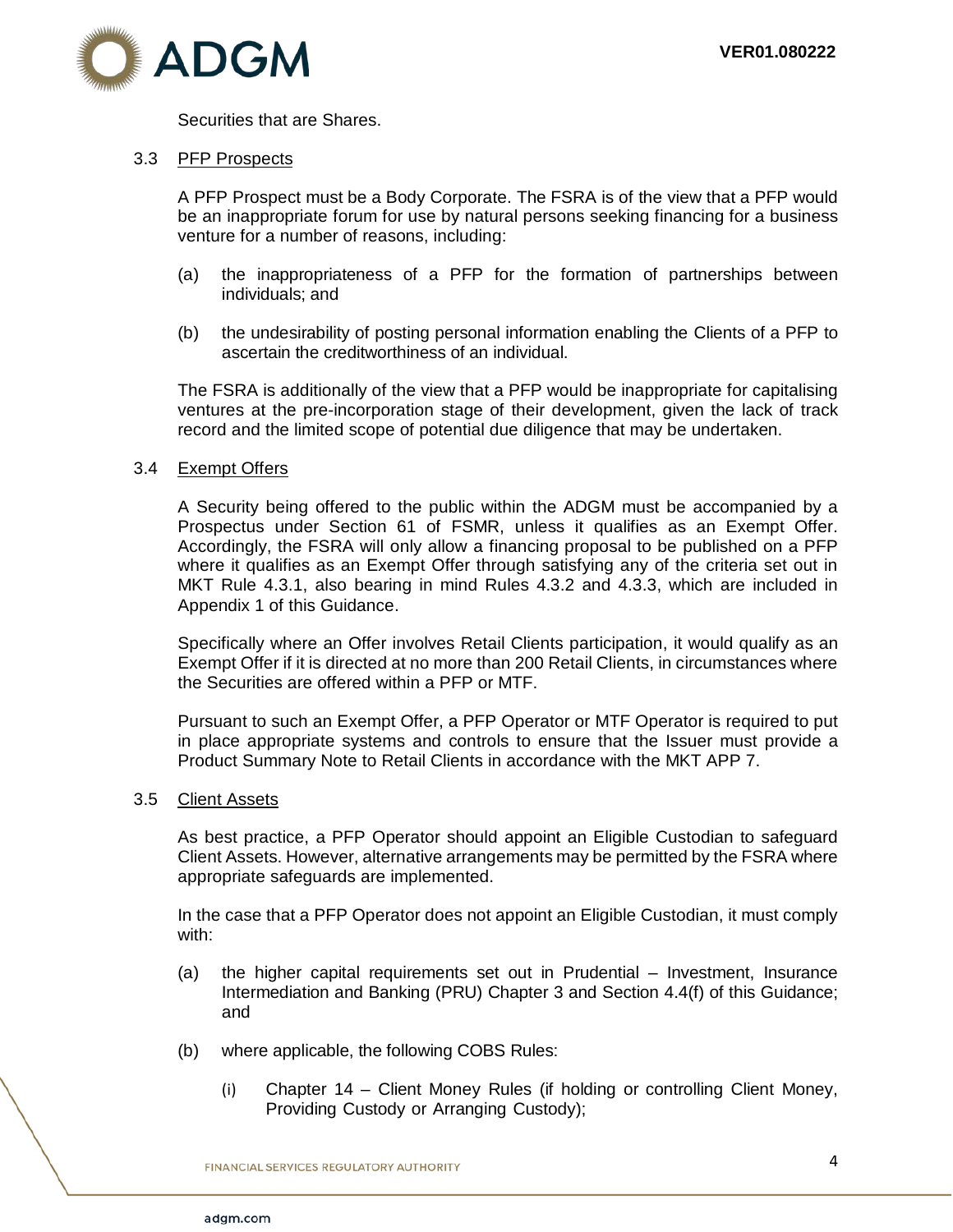

- (ii) Chapter 15 Safe Custody Rules (if holding or controlling Client Investments, Providing Custody or Arranging Custody);
- (iii) Chapter 16 Recovery & Resolution Planning for Client Money & Safe Custody Assets (if holding Client Money or Client Investments); and
- (iv) Chapter 18 Operating a Private Financing Platform.

### <span id="page-6-0"></span>**4. AUTHORISATION CRITERIA FOR PFP OPERATORS**

- 4.1 When reviewing an FSP application from a proposed PFP Operator (a "PFP Applicant"), the FSRA will consider the Threshold Conditions set out in FSMR and Chapter 5 of the General (GEN) Rulebook and the matters set out in Chapter 2 of the GPM.
- 4.2 A PFP Applicant must apply for the Regulated Activity of "Operating a Private Financing Platform". To allow for secondary trading of Securities that are offered on its platform, the PFP Applicant must also apply for the Regulated Activity of "Operating a Multilateral Trading Facility".
- 4.3 The Threshold Conditions set out in GEN Rule 5.2.7, require a PFP Applicant to demonstrate to the satisfaction of the FSRA that it:
	- (a) has adequate and appropriate resources, including financial resources;
	- (b) is fit and proper;
	- (c) is capable of being effectively supervised; and
	- (d) has adequate compliance arrangements, including policies and procedures, that will enable it to comply with all the applicable legal requirements.
- 4.4 Chapter 2 of the GPM sets out in detail the FSRA's approach to assessing whether an applicant for an FSP meets the Threshold Conditions above. Some key considerations for PFP Applicants are the following:
	- (a) Business Model

The FSRA will consider the PFP Applicant's proposed business model and assess any potential risks it poses. In particular, the FSRA will consider:

- (i) the nature and structure of the products offered on the PFP;
- (ii) the PFP Applicant's target Clients;
- (iii) the roles and responsibilities of the PFP Applicant;
- (iv) whether the Applicant will carry out primary and/or secondary trading;
- (v) whether the PFP Applicant might have any perceived conflicts of interest when authorised and how these might be managed;
- (vi) any proposed outsourcing arrangements with third party service providers;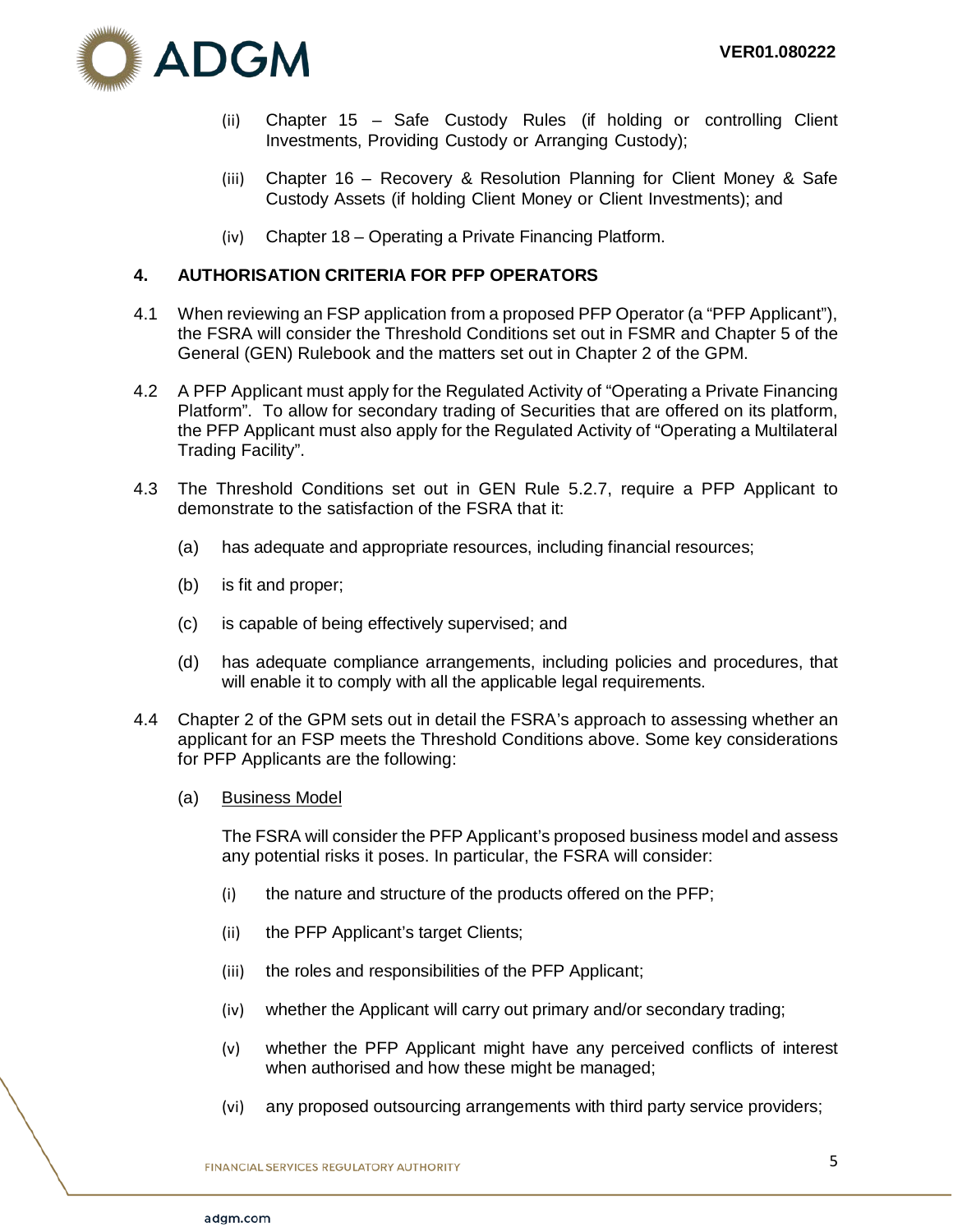

- (vii) whether the PFP Applicant is proposing to carry out any other Regulated Activities; and
- (viii) the safekeeping arrangements for Client Assets if the PFP Applicant intends to hold these.

In the case that a PFP Applicant proposes to carry out other Regulated Activities such as Operating a MTF, Advising on Investments or Credit, Managing Assets or Managing a Collective Investment Fund, the PFP Applicant would need to demonstrate how it would manage any potential conflicts of interest that these activities may pose.

### (b) Track Record

A PFP Applicant should demonstrate that it or its Group has an established track record in corporate finance or a related business, of a minimum of five years, in a jurisdiction that has a legislative and regulatory framework that is of comparable standard to that of the FSRA. The PFP Applicant or its Group, where applicable, should also be subject to proper supervision by a competent regulatory authority.

Alternatively, where a PFP Applicant does not have an established track-record of at least five years or meet the regulatory status requirement, the FSRA may take into account (i) the track record of the PFP Applicant's Controllers/substantial shareholders and (ii) the experience and qualifications of the PFP Applicant's key individuals, when assessing the application.

- (c) Governing Body
	- (i) Licensed Directors A PFP Applicant which is a Body Corporate incorporated in the ADGM, must register all its Directors with the FSRA in accordance with GEN Rule 5.5.4.
	- (ii) Licensed Partners A PFP Applicant which is Partnership established in the ADGM, must register all its Partners with the FSRA in accordance with GEN Rule 5.5.5.

These appointments are not required for PFP Applicants that are branches of legal entities domiciled outside the ADGM.

The PFP Applicant must demonstrate that its Governing Body has sufficient collective skills and experience in corporate finance or related fields to oversee the firm's operations.

(d) Mandatory Appointments

A PFP Applicant must also appoint the following individuals in accordance with GEN Rule 5.5.1:

(i) Senior Executive Officer ("SEO") – an SEO who is ultimately responsible for the day-to-day operation, supervision and control of the firm's operation. The SEO must possess a minimum of five years' relevant and demonstrable experience and qualifications.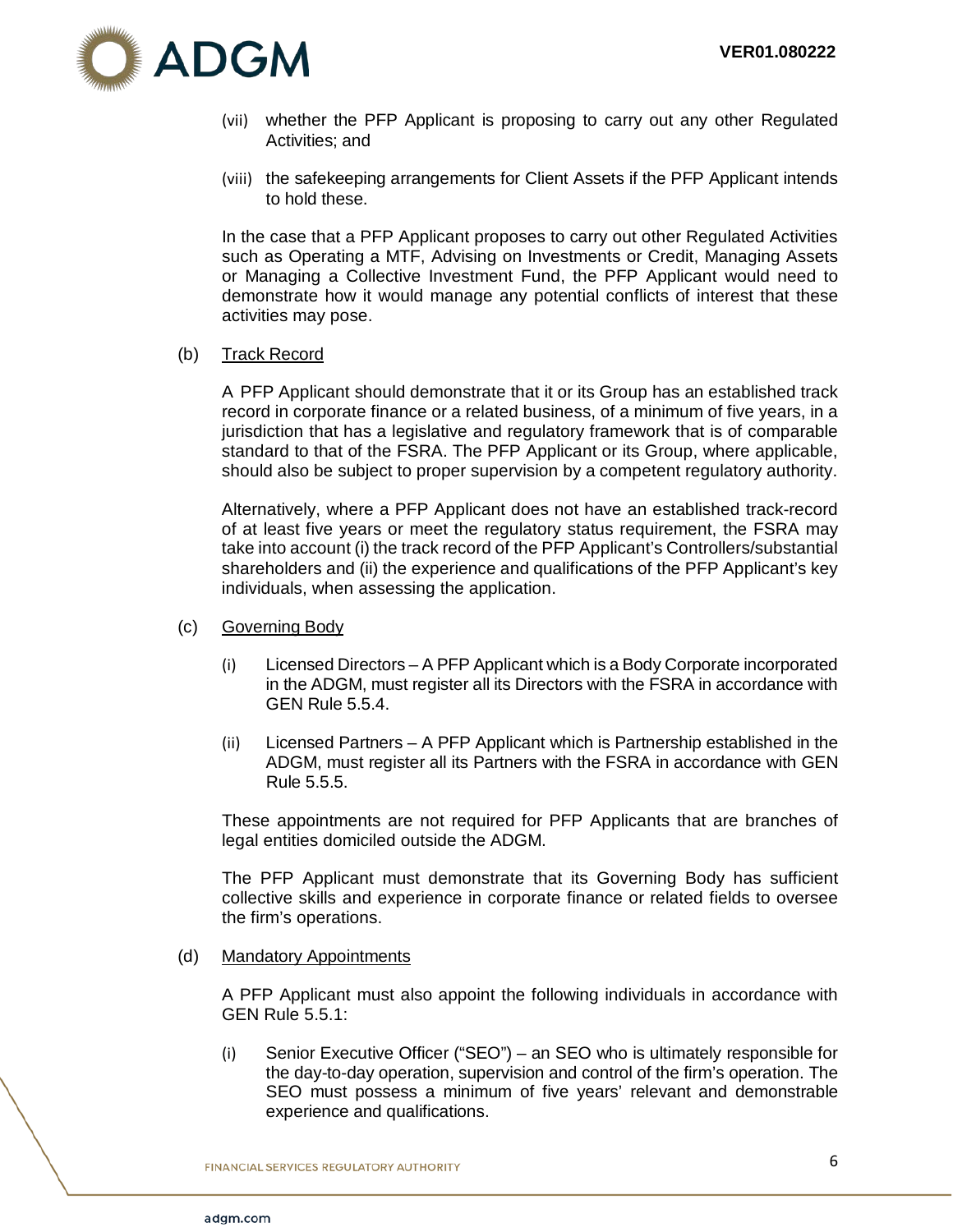

- (ii) Finance Officer ("FO") a Finance Officer with the relevant expertise to prepare and oversee its financial reporting.
- (iii) Compliance Officer ("CO") a suitably experienced and qualified Compliance Officer who is independent of the firm's operations and oversees the compliance function.
- (iv) Money Laundering Reporting Officer ("MLRO") a suitably experienced and qualified MLRO who is independent of the firm's operations and responsible for the implementation of the firm's anti-money laundering controls and the day-to-day oversight of its compliance with the Anti- Money Laundering and Sanctions Rules (AML) and Guidance.

Other considerations for PFP Applicants:

- (i) The SEO, CO and MLRO must all be resident in the UAE;
- (ii) The CO and MLRO functions may be carried out by the same individual; and
- (iii) The FO, CO and MLRO may be carried out in-house or outsourced to another Group entity or service provider.

The FSRA will consider the collective suitability of all of the PFP Applicant's proposed staff and whether there is a sufficient range of individuals with appropriate knowledge, skills and experience to understand, operate and manage the firm's affairs in a sound and prudent manner.

(e) Systems and Controls

The FSRA will assess the following governance and control requirements in relation to the PFP Applicant.

| Requirement               | Rule(s)                | <b>Note</b>                                                                                                                                                                                                                                                                                                |
|---------------------------|------------------------|------------------------------------------------------------------------------------------------------------------------------------------------------------------------------------------------------------------------------------------------------------------------------------------------------------|
| <b>Risk</b><br>Management | $GEN 3.3.4 -$<br>3.3.6 | A PFP Operator must establish and maintain<br>risk management systems and controls to<br>enable it to identify, assess, monitor, mitigate<br>and control its risks.                                                                                                                                        |
|                           |                        | This framework should include measures to<br>minimise technology risks associated with the<br>PFP. In particular, a PFP Operator should have<br>measures in place to ensure data integrity and the<br>protection of its technology from fraud,<br>impairment, tampering, misuse or unauthorised<br>access. |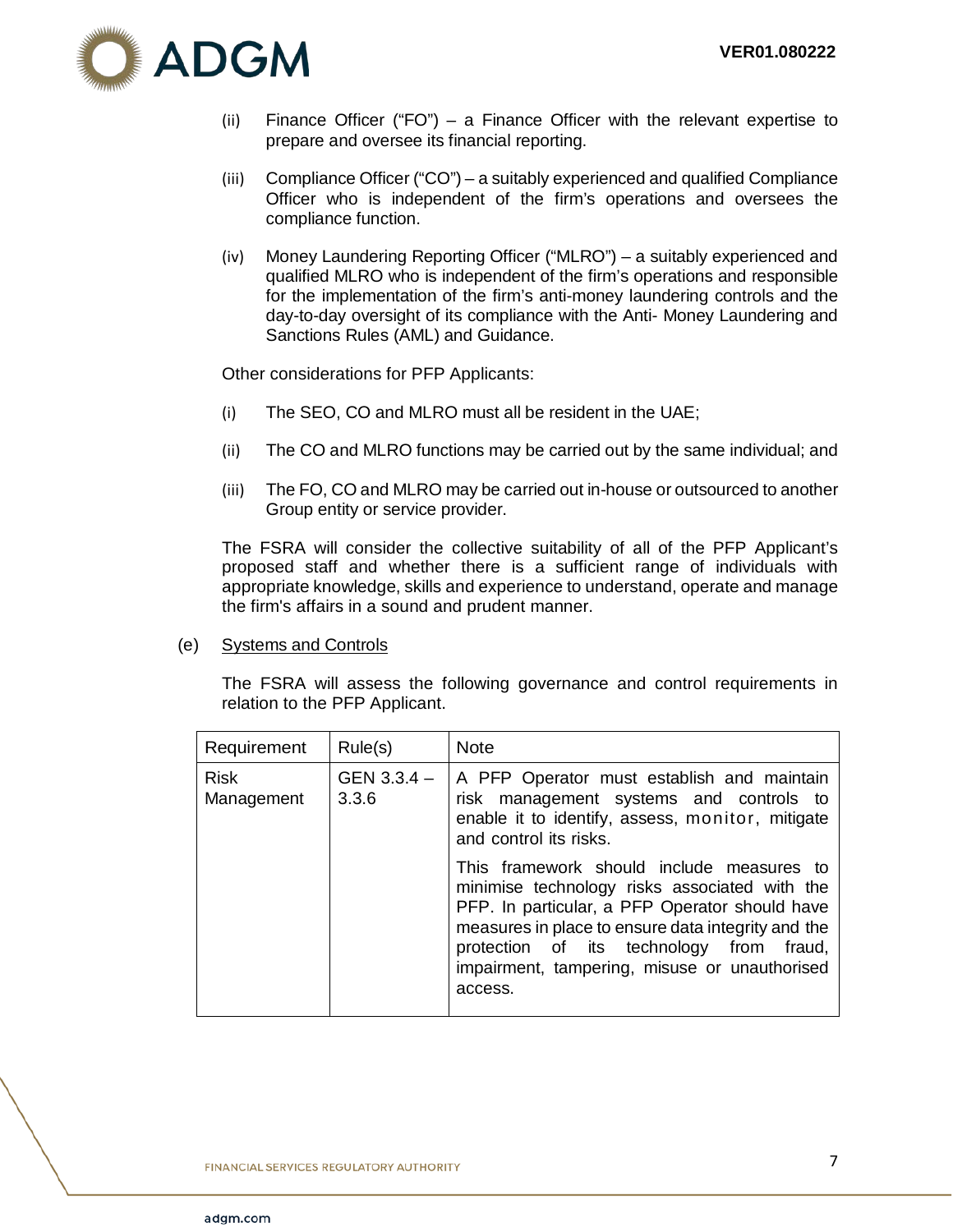

| Compliance<br>Arrangements                     | GEN 3.3.7 -<br>3.3.12  | A PFP Operator must establish and maintain<br>compliance arrangements, including processes<br>and procedures that ensure and evidence, as far<br>as reasonably practicable, that it complies with<br>all Regulations and Rules.                                                                                     |  |
|------------------------------------------------|------------------------|---------------------------------------------------------------------------------------------------------------------------------------------------------------------------------------------------------------------------------------------------------------------------------------------------------------------|--|
|                                                |                        | While compliance support may be provided by a<br>entity<br>and/or third<br>party<br>related<br>service<br>the<br>ultimate<br>responsibility<br>providers,<br>for<br>compliance with applicable laws and regulations<br>lies with PFP Operator's SEO and Governing<br>Body.                                          |  |
|                                                |                        | The PFP operator is required as part of customer<br>due diligence to assess whether the Client has the<br>relevant knowledge or experience to understand<br>the risks and features of the Exempt Offer.                                                                                                             |  |
| Internal audit                                 | GEN 3.3.13 -<br>3.3.15 | A PFP Operator's internal audit arrangements<br>should be appropriate to the scale, nature and<br>complexity of its operations.                                                                                                                                                                                     |  |
|                                                |                        | The internal audit may be conducted by the<br>internal audit function within the PFP Operator,<br>its Group's internal audit function or outsourced<br>to a third party service provider.                                                                                                                           |  |
| <b>Multilateral</b><br><b>Trading Facility</b> | COBS 8.2.2             | A MTF Operator that provides trading<br>οf<br>Securities offered by way of an Exempt Offer on<br>its platform, must ensure that it has effective<br>systems and controls in place to:<br>(i)<br>Admit only Securities of Exempt Offers that<br>are made on its own platform or other<br>platforms approved by FSRA; |  |
|                                                |                        | identify those Persons to whom<br>(ii)<br>the<br>Exempt Offer was made;                                                                                                                                                                                                                                             |  |
|                                                |                        | (iii)<br>comply with MIR 3.9.1 (Admission to<br>trading), as applicable in relation to the<br>relevant Securities;                                                                                                                                                                                                  |  |
|                                                |                        | comply with MIR 2.8.3 in relation to Clients<br>(iv)<br>permitted to trade on the MTF; and                                                                                                                                                                                                                          |  |
|                                                |                        | allow users of its market to obtain Inside<br>(iv)<br>Offer<br>Information,<br>including<br>any<br>documents. relevant to the Securities.                                                                                                                                                                           |  |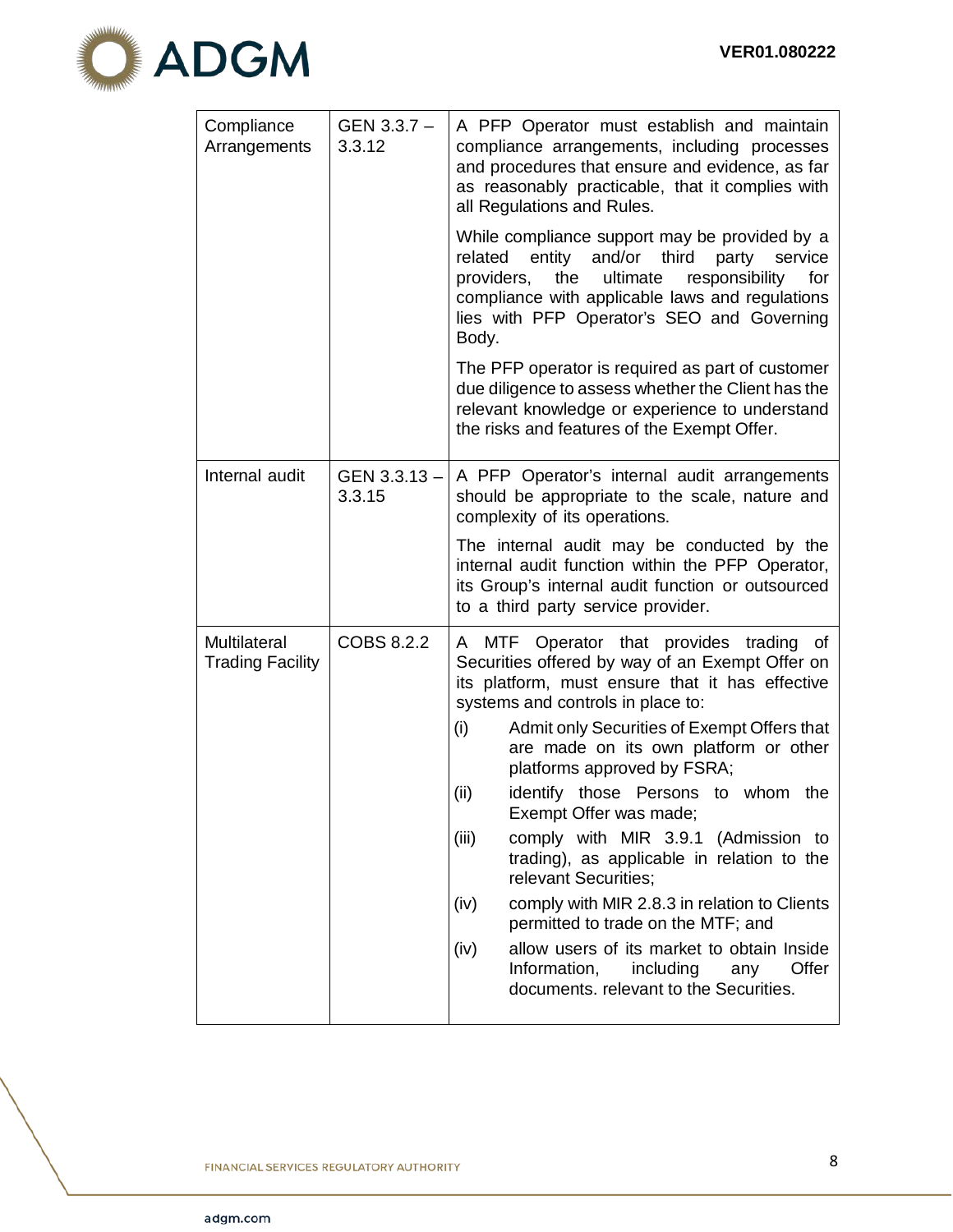

| Conflicts of<br>Interest | GEN 2.2.7 &<br>$3.3.21 -$<br>3.3.24 | A PFP Operator must have arrangements in<br>place ensure that conflicts of interest between<br>itself and its Customers, between its Employees<br>and Customers, and between one Customer and<br>another are identified and prevented or managed<br>or disclosed, in such a way that the interests of a<br>Customer are not adversely affected. |
|--------------------------|-------------------------------------|-------------------------------------------------------------------------------------------------------------------------------------------------------------------------------------------------------------------------------------------------------------------------------------------------------------------------------------------------|
|--------------------------|-------------------------------------|-------------------------------------------------------------------------------------------------------------------------------------------------------------------------------------------------------------------------------------------------------------------------------------------------------------------------------------------------|

# (f) Capital Requirements

A PFP Operator will fall within Prudential Category 4. As set out in PRU Chapter 3, a PFP Operator must maintain at all times Capital Resources in excess of its Capital Requirement, which is the higher of its Base Capital Requirement or Expenditure-Based Capital Minimum.

The table below sets out the Capital Requirement for PFP Operators:

| <b>Client Asset Arrangements</b>                        | <b>Base Capital</b><br>Requirement (USD) | Expenditure<br><b>Based Capital</b><br>Minimum |
|---------------------------------------------------------|------------------------------------------|------------------------------------------------|
| PFP Operator does not hold or<br>control Client Assets  | 10,000                                   | $6/52 \times AAE1$                             |
| PFP Operator holds or controls<br><b>Clients Assets</b> | 150,000                                  | 18/52 X AAE                                    |

(g) Professional Indemnity Insurance ("PII")

In accordance with PRU Rule 6.12, a PFP Operator must maintain PII cover appropriate to the nature, size, scale and risk profile of its business.

- 4.5 Prior to issuing an FSP, the FSRA may require the technology utilised by a PFP to be at a suitably advanced stage in order for the PFP Applicant to demonstrate the functionality of the platform and its compliance with the PFP Framework.
- 4.6 For more details on the process for authorisation as a PFP Operator, please contact the FSRA at [authorisation@adgm.com.](mailto:authorisation@adgm.com)

# <span id="page-10-0"></span>**5. ONGOING REQUIREMENTS FOR PFP OPERATORS**

- 5.1 Upon authorisation, a PFP Operator, as a holder of an FSP, must comply at all times with the relevant requirements in FSMR and the FSRA Rulebooks, including GEN, COBS, PRU and AML.
- 5.2 The principal conduct rules that apply to PFP Operators are set out in COBS Chapter 18, and are outlined below:
	- (a) Risk Warning

<span id="page-10-1"></span> $1$  Annual Audited Expenditure, calculated in accordance with Rule 3.7.2

**FINANCIAL SERVICES REGULATORY AUTHORITY**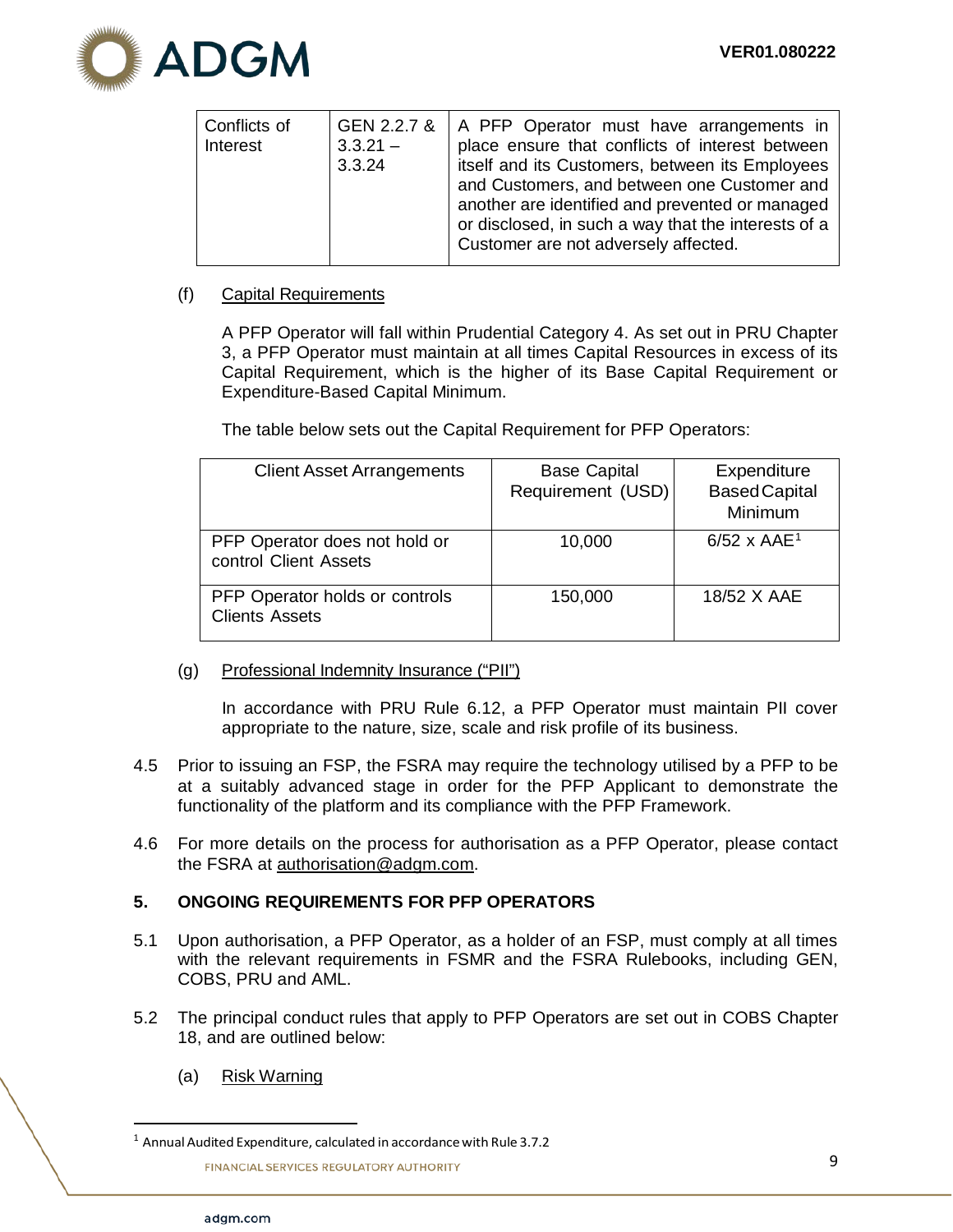

A PFP Operator must publish a prominent risk warning on the PFP which identifies the risks involved in participating in a PFP Transaction. As a minimum the risk warning should address the risks set out in section 2.3 of this Guidance.

Prior to registering a Client to access the PFP, a PFP Operator must obtain their acknowledgement that they fully understand the risks set out in the risk warning.

#### (b) Due Diligence

The PFP Operator is required to undertake appropriate and proportionate due diligence on a PFP Prospect covering the matters set out in COBS Section 18.4, as a minimum. Where reasonable and prudent, the due diligence review of a PFP Prospect may require independent verification.

A PFP Operator is not required to disclose its due diligence assessments to Clients, although it may choose to do so. However, it is required to disclose and explain in a clear way its selection and acceptance criteria for a PFP Transaction to be offered on its platform. It must also disclose its due diligence methodology for each of its criterion including where the due diligence is undertaken by a third party.

A PFP Operator must keep records of the due diligence undertaken on all PFP Prospects for the FSRA's review.

A PFP Operator must also form a reasonable basis for believing that the PFP Prospect has adequately set out relevant information regarding its proposal in a clear, fair and not misleading manner for Clients to make an informed decision including, but not limited to:

- (i) general information about the PFP Prospect including details of its incorporation, commercial licence, directorships, major shareholders, beneficial holders;
- (ii) the business proposal and business model;
- (iii) financial information about the PFP Prospect;
- (iv) criteria by which the PFP Transaction would be regarded as being in default;
- (v) a wind-down plan, including information on the return of Client Assets, in the event of business default/failure of the PFP Prospect;
- (vi) features, structures, and subscription classes of the PFP Transaction;
- (vii) basis of subscription class and allotment to each Client;
- (viii) treatment, voting / contractual rights and claims of Clients of the PFP Transaction in any particular subscription class;
- (ix) pricing and valuation basis of the PFP Transaction;
- (x) risks specific to the PFP Prospect and PFP Transaction;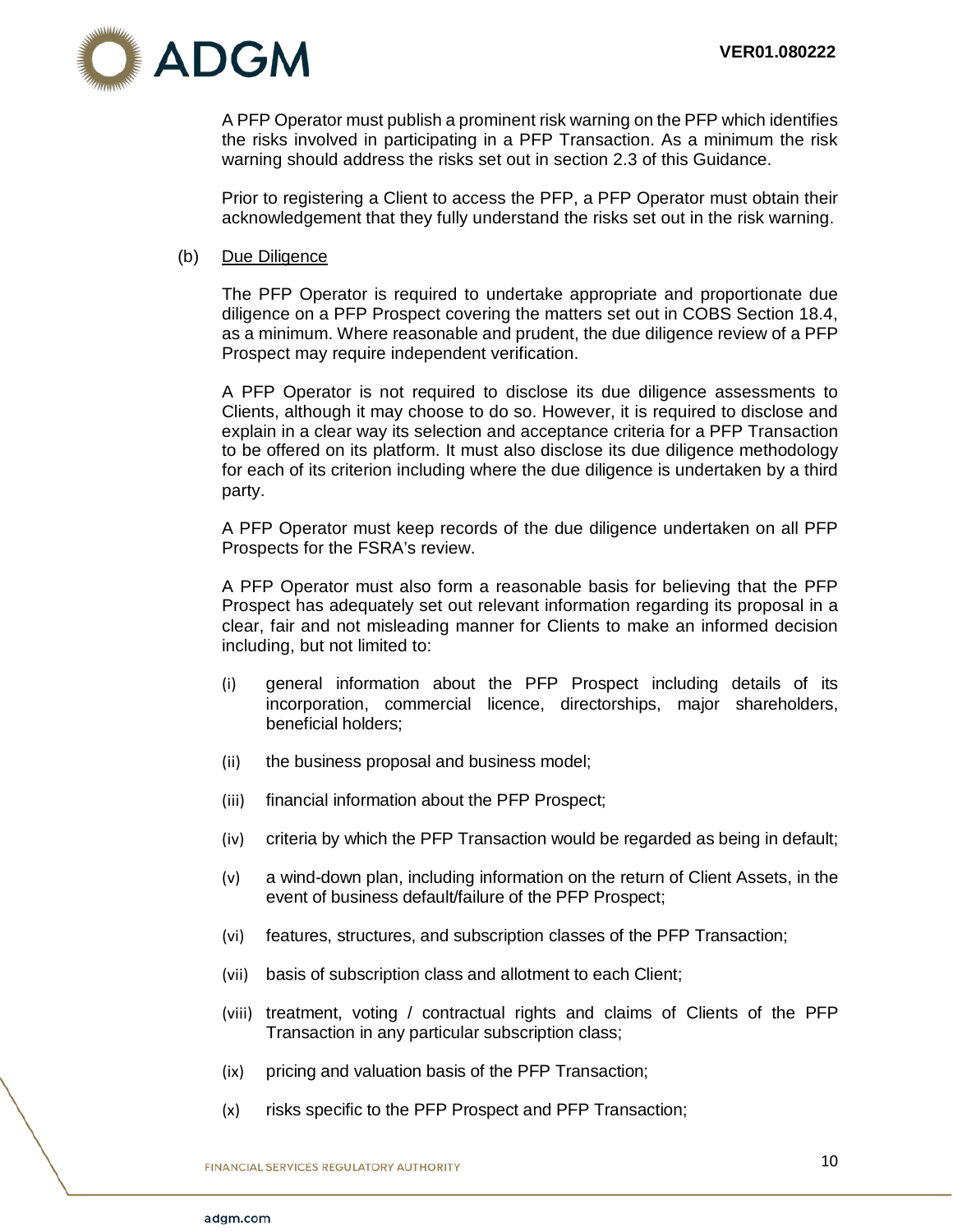

- (xi) parties involved in the PFP Transaction and any conflicts of interest, including any financial or other interests that the PFP Operator, its key officers, Employees and Associates have in the PFP Prospect or PFP Transaction;
- (xii) procedures and obligations for Clients in any administrative / corporate actions;
- (xiii) whether the PFP Prospect is seeking funding from other sources at the same time;
- (xiv) intended use of funds;
- (xv) treatment of oversubscriptions and maximum amount accepted, if applicable;
- (xvi) any cancellation rights;
- (xvii) format / frequency of performance reporting to Clients; and
- (xviii) format / frequency of ongoing disclosure of applicable information in relation to the PFP Transaction and PFP Prospect.

Any material changes to the information disclosed in the proposal to Clients must be updated and notified to Clients within a reasonable timeframe and at least ten business days prior to closing of the PFP Transaction.

(c) Forums / Message Boards

A PFP Operator is not required to comply with the above disclosure requirements where it is merely gauging the interest of Clients on a potential PFP Transaction where the related start-up or SME is not identified.

In such instances, the PFP Operator should monitor the forum or message board used to gauge Client interest to remove any potentially misleading or fraudulent posts.

(d) Marketing

As access to PFPs is restricted to registered Clients only, mass solicitation, advertising or canvassing of the PFP Transaction is not permitted.

However, a PFP Operator may promote its platform to the general public. Such communication may include general information about the PFP Operator, its business model and the PFP Prospects accepted on its platform. Such communication should not include any information on specific offers, research or recommendations relating to a PFP Prospect or a PFP transaction.

(e) Disclosure

A PFP Operator must disclose the following information to its Clients, either in written form or electronically through the PFP, to enable them to make an informed decision on whether to participate in a transaction on the PFP: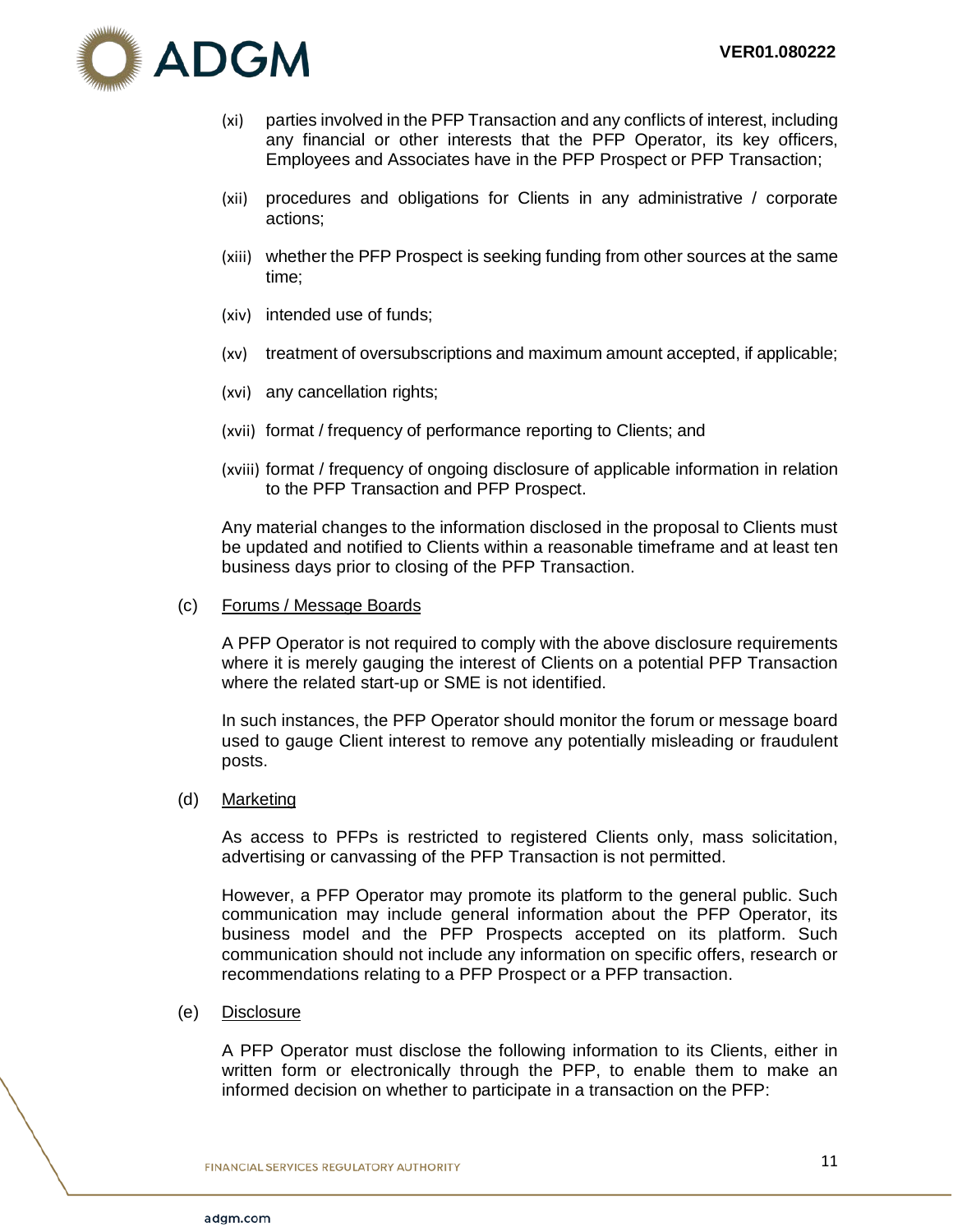

- (i) how the PFP operates (e.g. whether it offers loan or investment based financing opportunities, the process for participating in a financing opportunity; how Client Assets are held, how transactions through the PFP may be structured);
- (ii) the PFP Operator's remuneration model (e.g. whether the PFP Operator is remunerated entirely by PFP Prospects by a percentage of funds raised or on a transaction basis by its Clients);
- (iii) the PFP Operator's roles and obligations (including to Clients in any administrative / corporate actions in relation to the PFP Transactions). Where the PFP Operator and Clients relationship is non-advisory in nature, the PFP Operator must clearly disclose the fact and that the information presented does not constitute personal advice or a recommendation;
- (iv) the recourse available to Clients in the event of the failure of the PFP Operator or the PFP Prospect;
- (v) in the event that there is a material adverse change in the circumstances of PFP Transaction or the PFP Prospect defaults, the PFP Operator's roles and obligations, including any arrangements in relation to the recovery of the Client Assets; and
- (vi) the general disclosure obligations set out in COBS (e.g. where applicable, the Client agreement content in Rule 3.3.2 and potential conflicts of interest in Rule 3.5.4).

If a PFP Operator carries on an Exempt Offer pursuant to MKT Rule 4.3.1(13), it must ensure that the Issuer provides a Product Summary Note to Clients in accordance with MKT APP 7.

### (f) Exit Facility and Trading Facility

A PFP Operator may offer an incidental facility (termed an "Exit Facility") to permit Clients to exit their PFP transactions by allowing them to seek potential "buyers" who are also Clients of the PFP Operator in order to transfer their rights and obligations under their loan or investment agreements.

The Exit Facility should not allow active trading by Clients and should be solely an ancillary service provided by the PFP Operator. The Exit Facility must comply with the requirements set out in COBS Section 18.8. In particular, the PFP Operator should not be remunerated for any transaction made through this facility nor should it provide advice to or make arrangements on behalf of Clients using this facility.

Where the PFP Operator provides a secondary market trading facility (termed a "Trading Facility") for Clients, the PFP Operator is required to add the Regulated Activity of Operating a Multilateral Trading Facility to its FSP<sup>[2](#page-13-0)</sup> and demonstrate it can meet the threshold conditions to undertake that additional Regulated Activity.

Any investment-based Offer made through the Exit Facility or Trading Facility

<span id="page-13-0"></span> $2$  Defined in FSMR Schedule 1, Part 2, Chapter 9.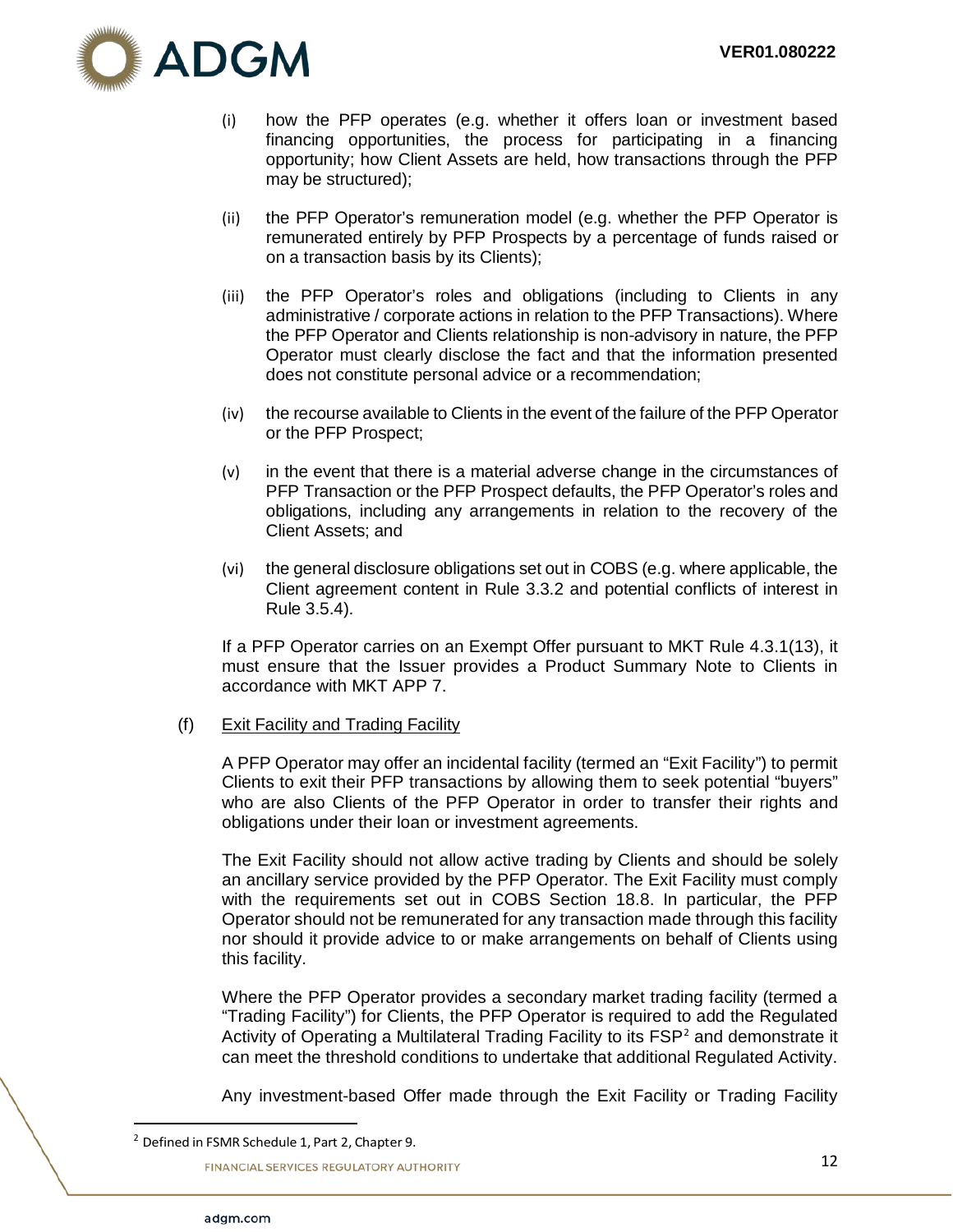

must continue to comply with the Exempt Offer criteria set out in Appendix A of this Guidance.

(g) Intermediate entities

Where a PFP Operator structures a PFP Transaction using a special purpose vehicle, that vehicle should be incorporated in the ADGM to ensure the ease of administration and greater regulatory oversight in the event of the failure of the PFP Operator.

- 5.3 A PFP Operator will also need to consider the applicability of other ADGM Regulations including, but not limited to, the Companies Regulations 2020, Insolvency Regulations 2015, Data Protection Regulations 2021 and the Common Reporting Standard Regulations 2017; as well as any other relevant international legislation that may apply.
- 5.4 Chapter 3 of the GPM sets out in detail the FSRA's risk-based approach to the supervision of Authorised Persons.

### <span id="page-14-0"></span>**6. OTHER CONSIDERATIONS FOR PFP OPERATORS**

#### 6.1 Fees

Pursuant to the Fees Rules, a PFP Operator will be required to pay the following fees:

| Fee                                       | Initial Authorisation \$5,000 for the Regulated Activity of Operating a Private<br>Financing Platform. An additional \$5,000 would apply for<br>each Regulated Activity for which it also seeks an FSP. |
|-------------------------------------------|---------------------------------------------------------------------------------------------------------------------------------------------------------------------------------------------------------|
| Approved Person<br><b>Application Fee</b> | \$500 for each Approved Person for whom it is seeking<br>authorisation.                                                                                                                                 |
| Annual Supervision<br>Fee                 | \$5,000 for the Regulated Activity of Operating a Private<br>Financing Platform. An additional \$5,000 would apply for<br>each Regulated Activity for which it has an FSP.                              |

#### 6.2 Islamic Financial Business

The Islamic Finance Rules (IFR) apply to:

- (a) every Authorised Person, including a PFP Operator, who carries on, or holds itself out as carrying on, an Islamic Financial Business in the ADGM whether as an Islamic Financial Institution or through an Islamic Window; and
- (b) an Authorised Person, including a PFP Operator, making an Offer in the ADGM relating to a Security which is, or is held out as being, a Shari'a-compliant Security.

Accordingly, should a PFP Operator itself wish to promote a Specified Investment as being Shari'a compliant, it must hold the requisite Islamic Financial Business qualification on its FSP.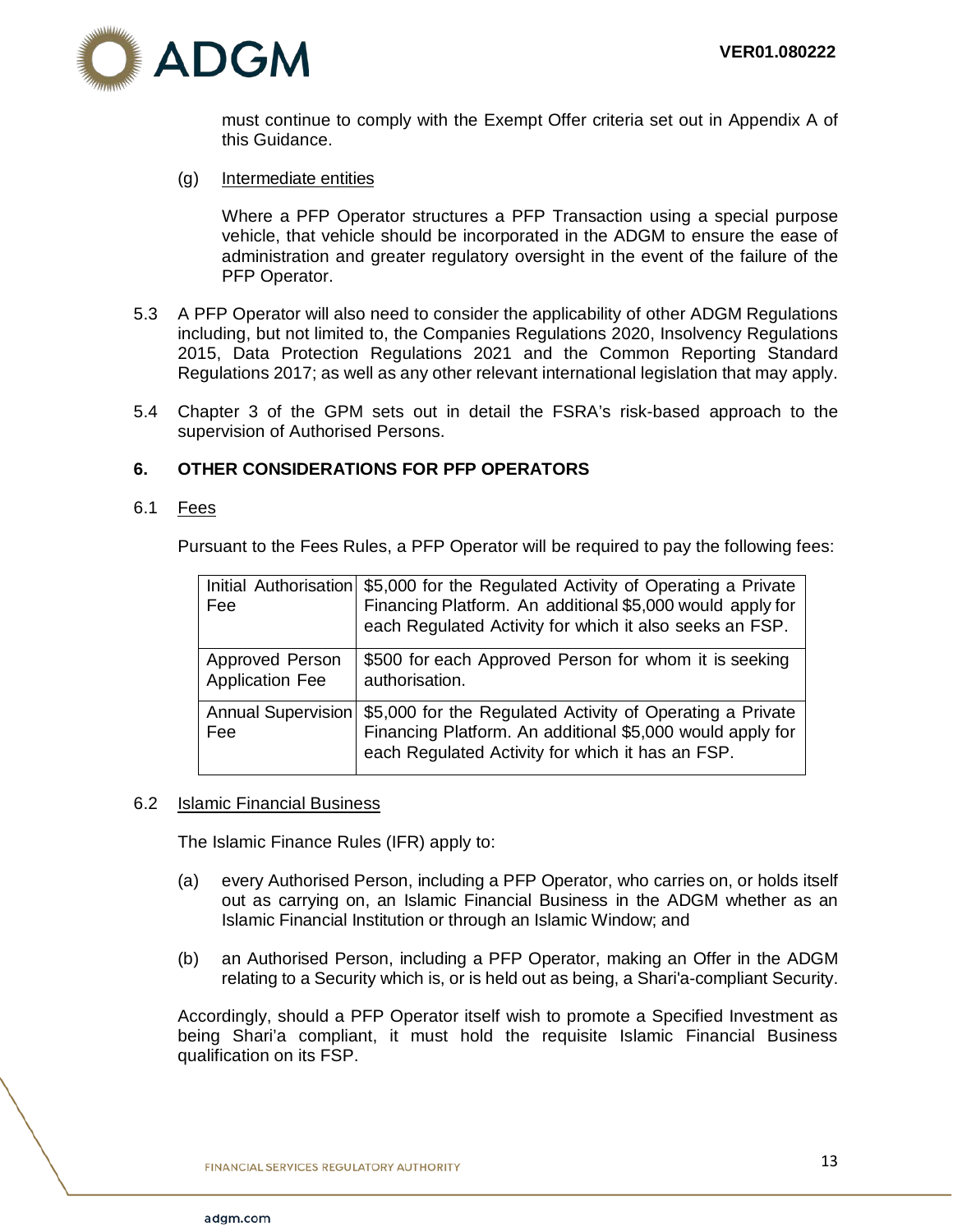

# <span id="page-15-0"></span>MKT RULE 4.3

#### **Guidance**

This section prescribes the type of Offer that is an Exempt Offer. The prohibition in section 58(1) of the FSMR does not apply to such Offers. Accordingly, a Person may make an Offer of Securities to the Public in the circumstances specified in this Rule without a Prospectus.

- **4.3.1** For the purposes of section 61(3)(a) of the FSMR the Regulator hereby prescribes the circumstances in which an Offer is an Exempt Offer:
	- (1) an Offer made to or directed at only Professional Clients;
	- (2) an Offer in or from the ADGM which is directed at no more than 50 Persons in any 12 month period, excluding Professional Clients who are not natural persons;
	- (3) an Offer where the total consideration to be paid by a Person to acquire the Securities is at least \$100,000, or an equivalent amount in another currency;
	- (4) an Offer where the Securities are denominated in amounts of at least \$100,000, or an equivalent amount in another currency;
	- (5) an Offer where the total aggregate consideration for the Securities offered is less than \$100,000, or an equivalent amount in another currency, calculated over a period of 12 months;
	- (6) an Offer where Shares are issued in substitution for Shares of the same class as already issued, where the issue of the new Shares does not involve any increase in the issued Share capital;
	- (7) an Offer where the Securities are Convertibles issued under a Prospectus to existing members or creditors of the Issuer or a member of its Group and there is no additional consideration to be paid;
	- (8) an Offer where the Securities are offered in connection with a Takeover and a document is made available containing information which is considered by the Regulator as being equivalent to that of a Prospectus;
	- (9) an Offer where the Securities are offered, allotted or to be allotted in connection with a merger if a document is available containing information which is regarded by the Regulator as being equivalent to that of a Prospectus;
	- (10) an Offer where the Securities are offered, allotted or to be allotted in connection with a rights issue where:
		- (a) the Securities are of a class subject to Reporting Entity disclosure; and
		- (b) a document is made available containing information on the number and nature of the Securities including rights attaching to those Securities and the reasons for and details of the Offer;
	- (11) an Offer where the Shares are offered, allotted or to be allotted to existing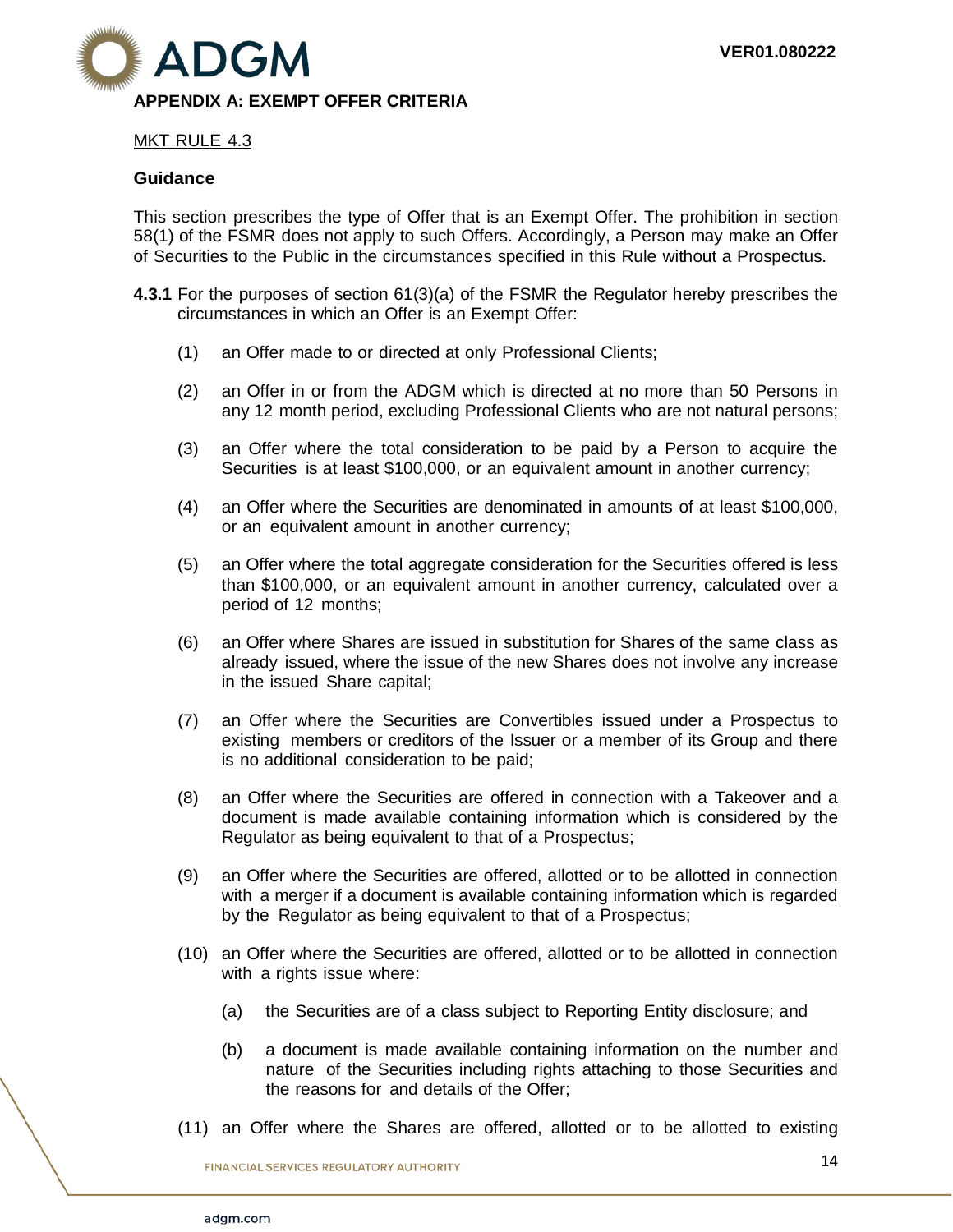

Shareholders free of charge or dividends paid out in the form of Shares of the same class as the Shares in respect of which the dividends are paid, and a document is made available containing information on the number and nature of the Shares and the reasons for and details of the Offer;

- (12) an Offer where the Securities are offered, allotted or to be allotted to an existing or former Director or Employee, or any Close Relative of such a Director or Employee, of the Issuer or a member of the same Group as the Issuer and
	- (a) the Issuer or the member of the Group already has its Securities admitted to trading on a Regulated Exchange; and
	- (b) a document is made available to the offerees containing information on the number and nature of the Securities and the reasons for and details of the Offer; or
- (13) an Offer in or from the ADGM which is directed at no more than 200 Persons that are not Professional Clients or Market Counterparties, in circumstances where the Securities are, or have been, offered within a Private Financing Platform or via a Multilateral Trading Facility
- 4.3.2 Where any Securities, which were previously the subject of an Exempt Offer, are subsequently offered to the public, such a subsequent Offer will be regarded, for the purposes of Part 6 of the FSMR and the Rules made for the purposes of that Part, as a separate and new Offer of Securities to the Public, unless that Offer meets one of the criteria in Rule 4.3.1.
- 4.3.3 (1) Subject to (2), an Offer of Securities remains an Exempt Offer even if the Offer falls in whole or part within more than one of the circumstances specified in Rule 4.3.1, as long as all of the Offer falls within at least one of those circumstances.
	- (2) An Issuer must not aggregate the limits contained in Rule 4.3.1(2) and Rule 4.3.1(13) when making an Exempt Offer.
- 4.3.4 A Person making an Exempt Offer must ensure that an exempt offer statement is included in the Exempt Offer Document. An exempt offer statement must contain the following statement displayed prominently on its front page:
- …
- 4.3.5 Pursuant to an Exempt Offer under Rule 4.3.1(13), the Issuer must provide a Product Summary Note to investors in accordance with the following requirements:
	- (1) The Product Summary Note must:
		- (a) highlight key information in the Offer document to investors;
		- (b) clearly disclose required information in the format as set out in APP 7;
		- (c) give a fair and balanced view of the nature, material benefits and material risks of the Securities offered;
		- (d) not contain any statement or information that is false or misleading in the form and context in which it is included;